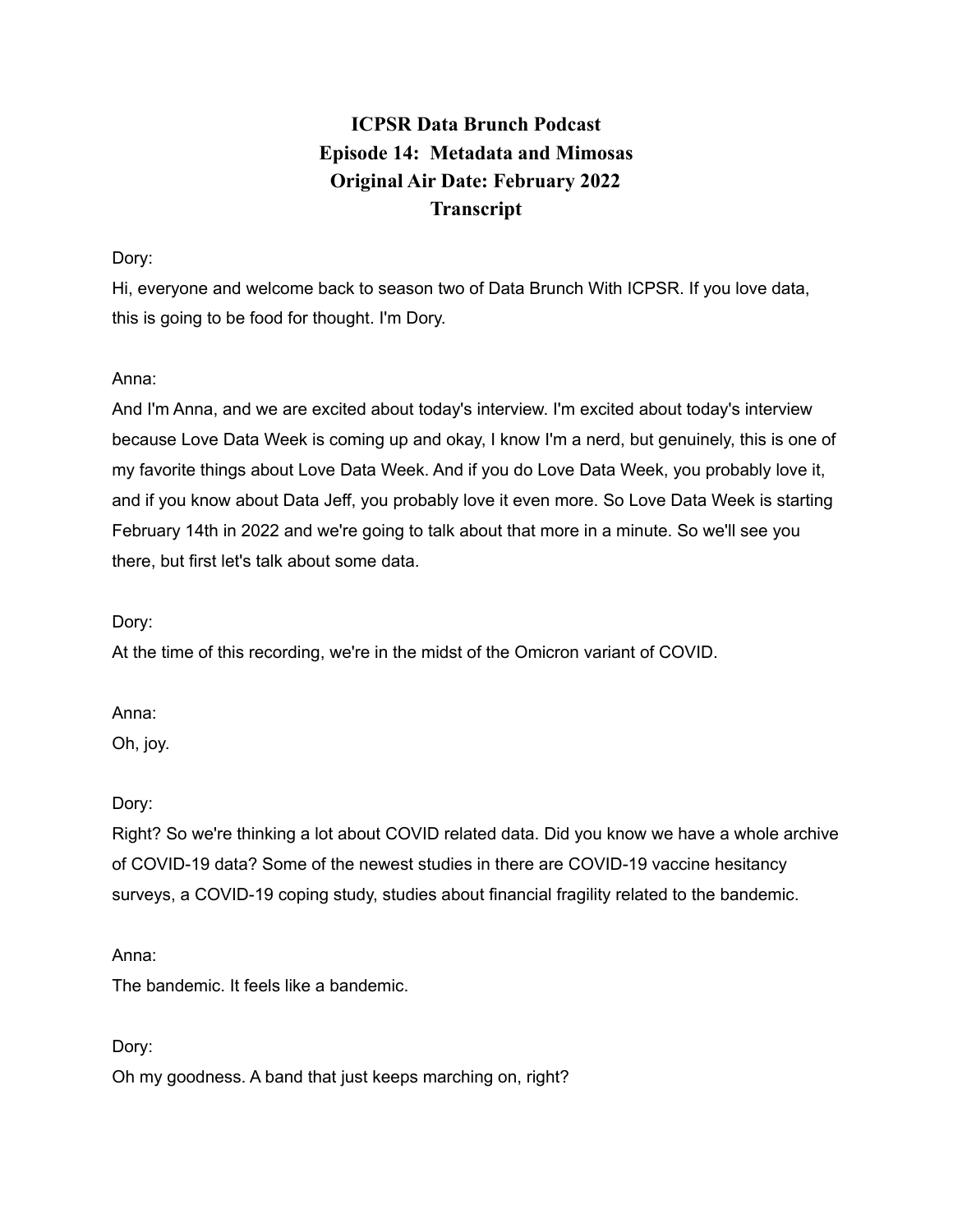# Anna:

Right.

# Dory:

Let me say that again. Studies about financial fragility related to the pandemic, there's fascinating stuff. We'll link to it in the show notes.

# Anna:

And I know I'm supposed to just talk about data, but oh my gosh, this pandemic, it really does never ends. But on another side of health, there's a great new piece in the current events in bibliography which is part of ICPSR's website, if you haven't been there. And there's a recent article in the journal of gay and lesbian social services, where author D. Kyle Sutherland analyzed data from the Virginia Transgender Health Initiative Study, excuse me, which is found at the Resource Center for Minority Data, which of course is here at ICPSR. And this article explores the health effects of hiding your transgender identity from your doctor. So according to the article, concealing or hiding a transgender identity from a medical professional can negatively affect the healthcare you receive. I think we probably all knew that but it's nice to have the data behind it. So we'll link to that article and to the data in the show notes.

### Dory:

Thank you for sharing that, Anna. And thanks to Dr. Sutherland for this research and to the ICPSR bibliography team for adding it to the current events in the bib.

### Anna:

Okay. I am so excited to have Stephanie Labou here today for our interview. So here you get to hear the cheerleader Anna coming out because I genuinely love this. Stephanie is famous here at ICPSR as the mother of Data Jeff. And if you don't know Data Jeff, he's our unofficial ambassador, a mascot. Data Jeff is a fictional animated character who we like to take on our data exploration adventures. If you think of how people hold up pictures of people's heads at sporting events, I know that sounds funny, but it's kind of the same thing with Data Jeff. We like to take him to conferences and places like that so that people can take pictures with him.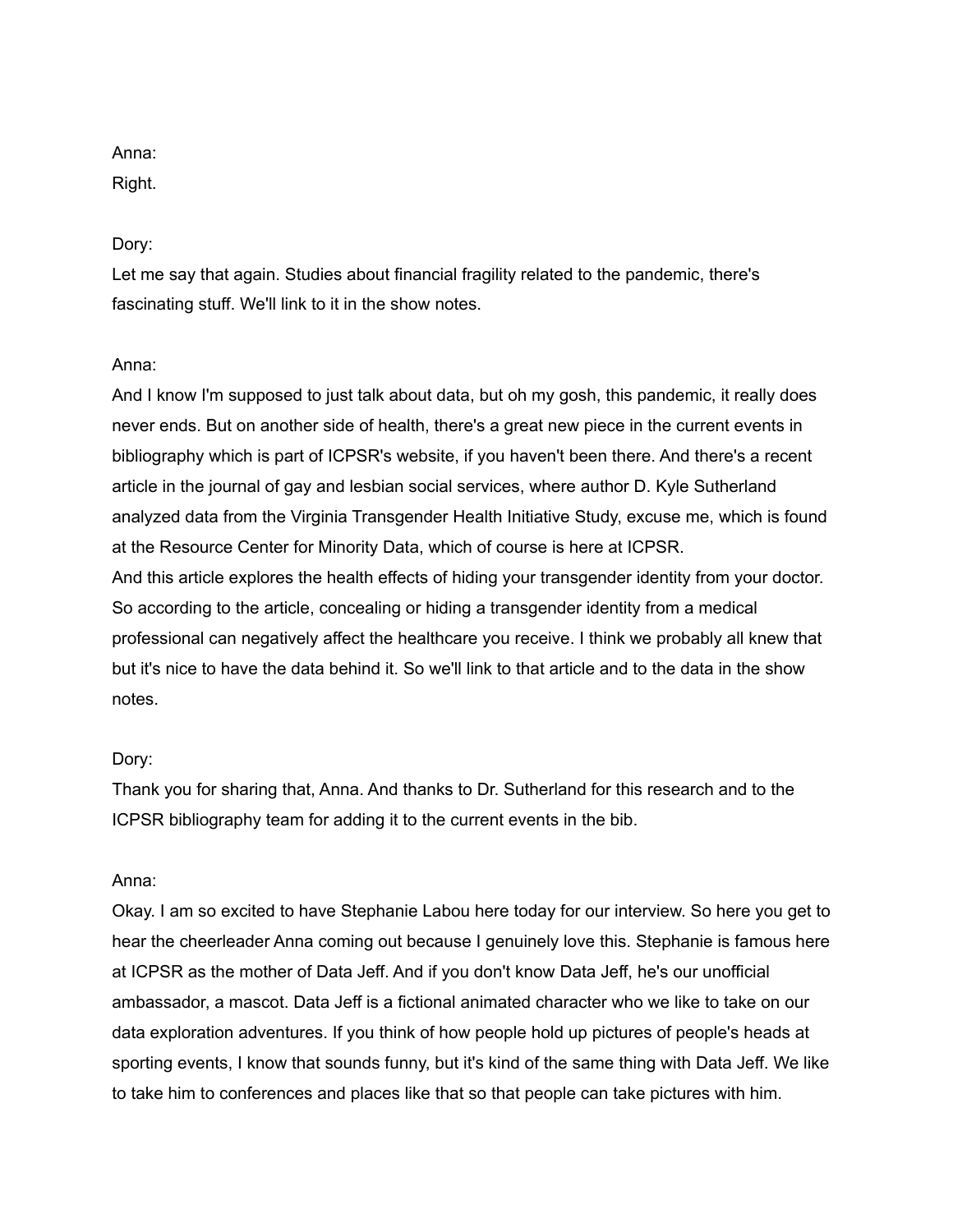Data Jeff has been to San Francisco, he got to try, I always pronounce it wrong, is that the Boudin bread? It's so good. And he was there in Washington, DC when we won the national medal for museum and library services from the Institute of Museum and Library Services, which is the highest honor that an institution like us can receive. He also goes to conferences with us. Like I said, if you were there at IASSIST in Australia, the folks who went to that got an awesome Data Jeff sticker of Jeff with a hat. Listen, you just have to see it, go to the link in or show notes and we'll put it there. And so all of this came from Love Data Week and the adopted dataset program where Stephanie adopted Jeff. And as they say, the rest is history.

#### Dory:

Hey, everybody, and welcome back to Data Brunch With ICPSR. We have a really special guest today who we're going to introduce in a moment. Those of us who have met our ICPSR ambassador, Data Jeff, you are in for a treat. So now I'd like to introduce you to our guest for today, Stephanie Labou. Hey, Stephanie.

#### Stephanie Labou:

Hi. I'm so glad to be on the Data Brunch podcast talking about Data Jeff.

Dory:

Yay. So Stephanie is a data science librarian at the University of California, San Diego. You may know her as the program chair from the 2021 global conference of IASSIST. All right. So the first question that we have for you, because this is Data Brunch... Well, should I ask that question first Anna? The one that is first.

Anna:

Sure.

Dory: Okay. Why do you care about data?

Stephanie Labou:

I care a lot about data. So I'm really excited about this question. In my view, data is everything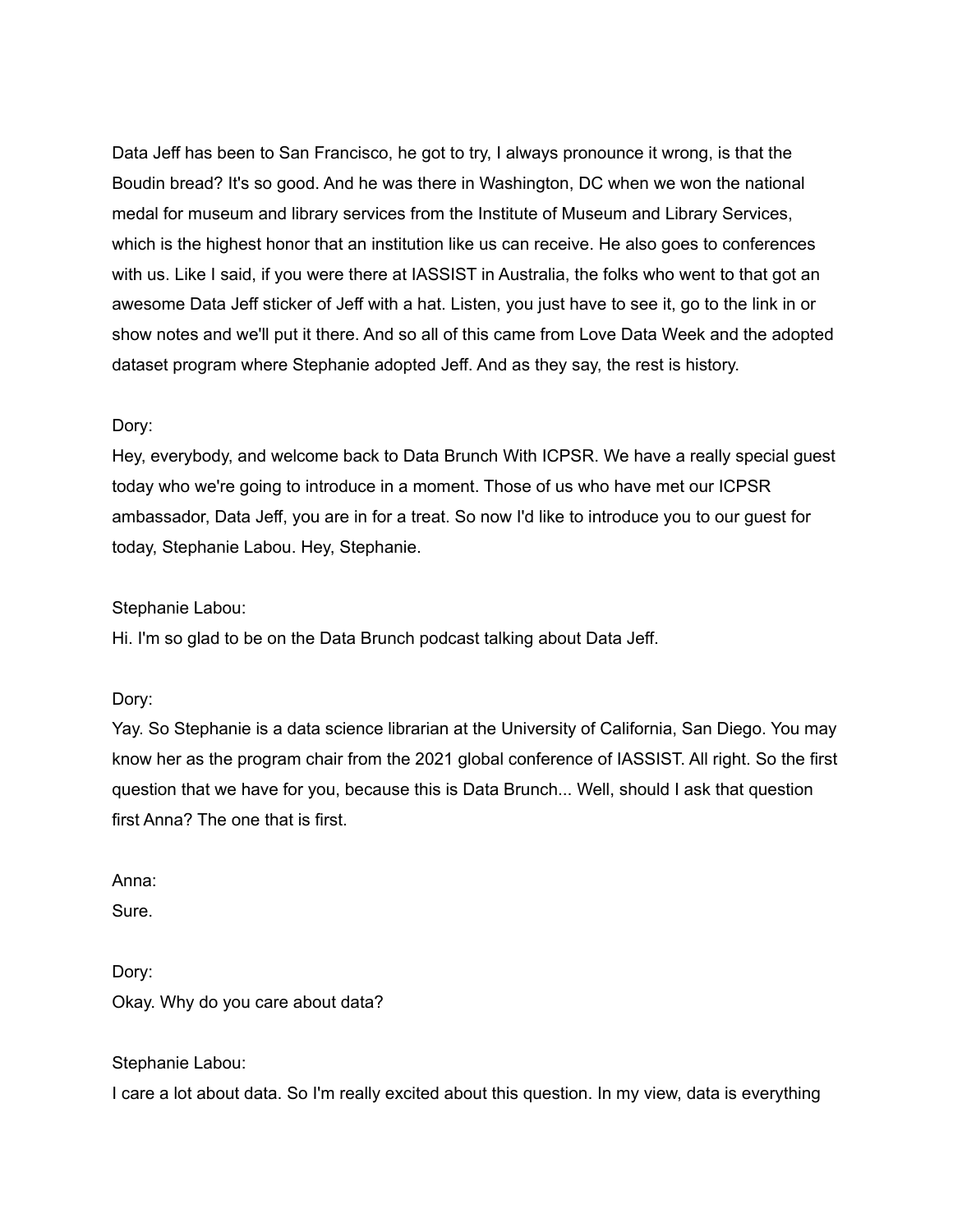and it's everywhere and it underlies the decisions we make, it underlies how the world works and I have a very broad view of data. So numeric data, qualitative, text data, images, videos, everything can be data. And I know that there is a bit of idea that data can be really dense and really boring and sort of hard to work with. And my goal is to really show people that it can be exciting and interesting and there are people underneath all the data points that you're working with and that is so interesting and fascinating. And it's like you're a detective of these data points in people's lives.

And so I care a lot about data, I work with data every single day with students and faculty and it's sort of my one woman mission to convince people that data can be really fun and really entertaining even while you're doing serious analysis.

Anna:

Yes.

Dory: Plus one.

### Anna:

Yes, exactly. Plus one, all the thumbs up. You can't see us right now, listeners, but you've got a bunch of people over here are cheering in the background because we couldn't agree with that more. And also I love the idea of Detective Labou. Can we just call you that from here on now?

### Stephanie Labou:

You absolutely can. I'm going to put it on my business cards because it's truly how I feel when I'm searching through databases and different websites and even physical documents to find the data that I'm looking for. It feels like finding buried treasure.

#### Anna:

Yes. Yes. I love that concept. All right. Awesome. So Detective Labou, I'm really excited to have you here because like we were talking about before we started the recording, I think Stephanie and I basically started the same day doing this data work. And one of the really cool things that has come about in our... As you can tell, we're both super excited about this, we're really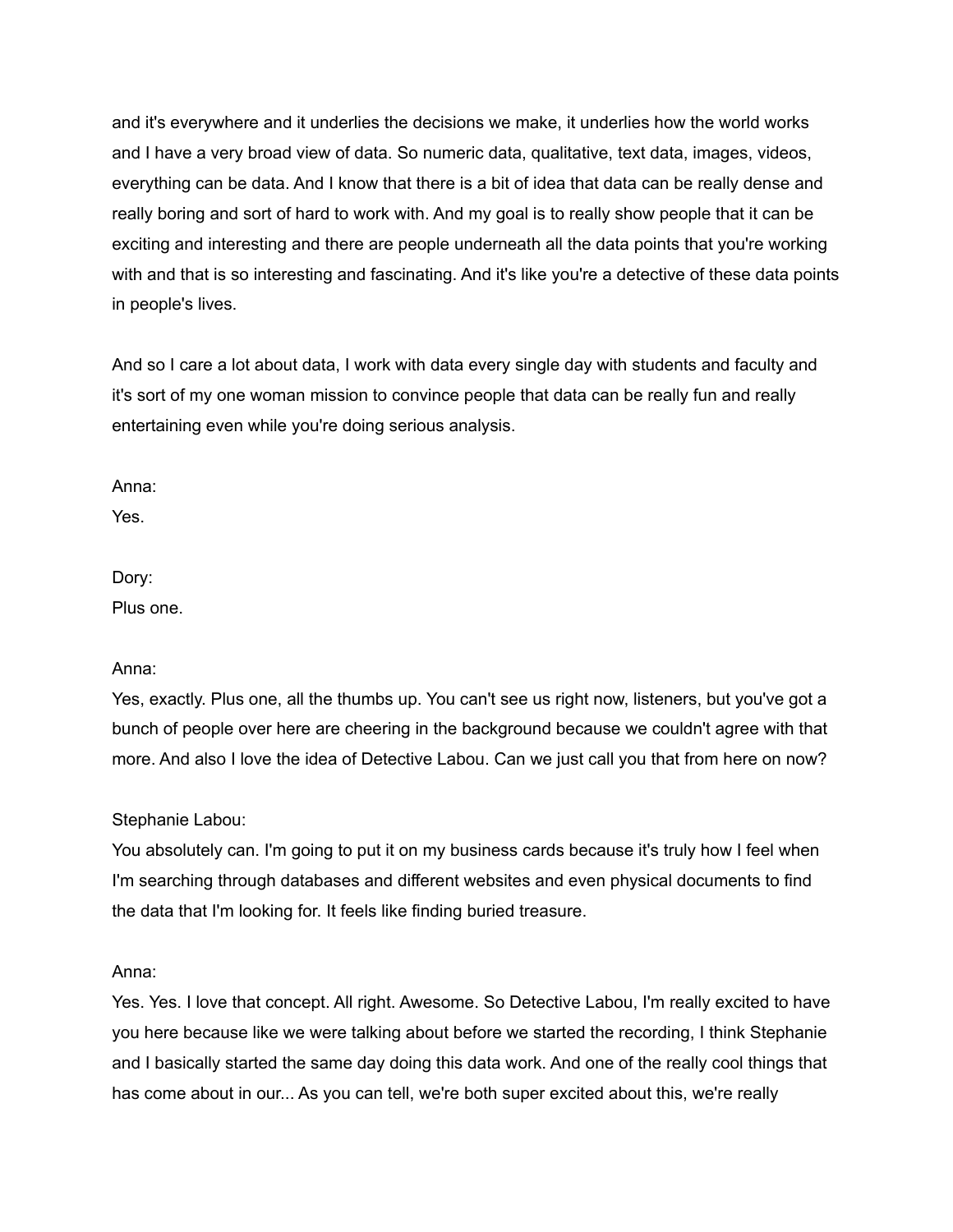passionate about the data work that we do and together we... This concept of adopting a data set came about through conversation that we were having somewhere probably over avocado toast or something.

Stephanie Labou: I think we actually were.

#### Anna:

That wouldn't surprise me. It wouldn't surprise me. So I would love if you could just kind of tell us the story of who is Data Jeff and how did this all come about?

#### Stephanie Labou:

I would love to because I'm still flabbergasted that it has become such a big thing. So back in 2019 for the first ICPSR adopted dataset, it was one of the adoptable data sets. But I should back up here and say, I've never met a concept for outreach that I haven't wanted to crank up to 11 and cover with glitter and sparkles and just take it way beyond what anyone else wants to take it to.

So my idea for adopting a data set is you truly do adopt this living breathing thing. And so I adopted the higher education open fall enrollment data set, and that's a mouthful. And so when I was trying to figure out how should I refer to this data because obviously I adopted it, it should have a cute nickname that I can refer to it when I'm talking about it. The acronym then is H-O-E-O-F-E, Hoeofe which reminded me of sort of Geoff, G-E-O-F-F, spelling of Jeff, which became Jeff.

It happened in the moment just as a train of thought. So long story short, I have this data set that's about higher education enrollment named Jeff. And ICPSR had created these adorable cartoon characters, one of which was a donut plot. And so I named my donut plot, Jeff, and that is the physical embodiment of the data set that I was adopting. And I found it really fun to go through this data and analyze it as if it is a new puppy that I'm bringing home.

And so it turns out that Jeff is a historic data set. So he is an old man data set. So he is got some quirks, right? He's a bit set in his ways and really have it be this back and forth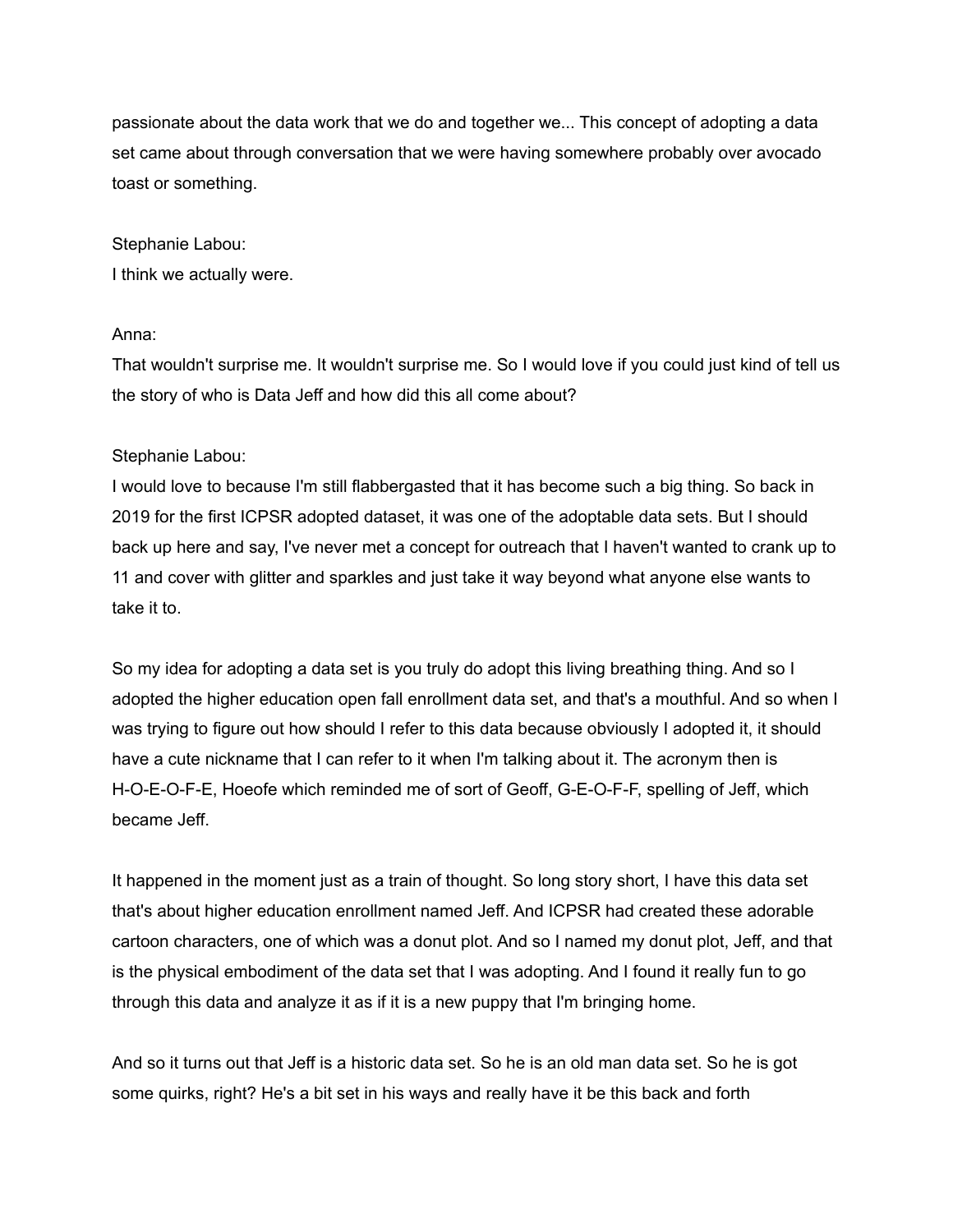conversation between me and Jeff, as I'm trying to figure out how to work with this data set and learn about it and learn about its quirks. And this was all in a Twitter thread. And I thought I would just use it to amuse myself, right? I'm not on Twitter that often, but I thought this would be a fun activity for me to go through a data set and I woke up the next morning and it had sort of blown up way bigger than I expected. So Data Jeff has very humble beginnings, but has since gone on to achieve really fantastic things.

#### Anna:

I love it. And you mentioned this very briefly, but since this is an audio based platform, can you describe what Data Jeff looks like?

#### Stephanie Labou:

Absolutely. So Data Jeff is a round donut plot. So if you're thinking of a pie chart, take out the middle, take out the donut hole, and he's got really adorable eyes. He's got little eyebrows that are very expressive, two hands and two legs. And his name is Jeff and he has since shown up wearing hats and all kinds of accessories through the fantastic graphic design department at ICPSR. So he's a very fashionable data set that shows up at different ICPSR events which is so far from what I imagined when I pulled together this little Twitter thread to just keep myself occupied during Love Data Week.

#### Dory:

And Data jeff is timeless also. I was just going to say out to Jenna, I see a note from our producer, Scott. So Data Jeff is part of a family of data characters. And so this year in ICPSR, so adopt the data set you'll be able to pick your very own data character and bring it to life just like Stephanie did. And yeah so shout out to Jenna for just helping us bring all of these characters to life and show data some love. Why was it important, Stephanie, for you to invest fun and time into this thread that you worked on?

#### Stephanie Labou:

So I really enjoy working with data. I actually find it quite entertaining, but as I've mentioned before, I know that it's not the most fun for people who maybe don't have experience with it. It seems really challenging, it seems really complicated. How do you even go about downloading this data set, opening it in some sort of program? And so I wanted to do something that walked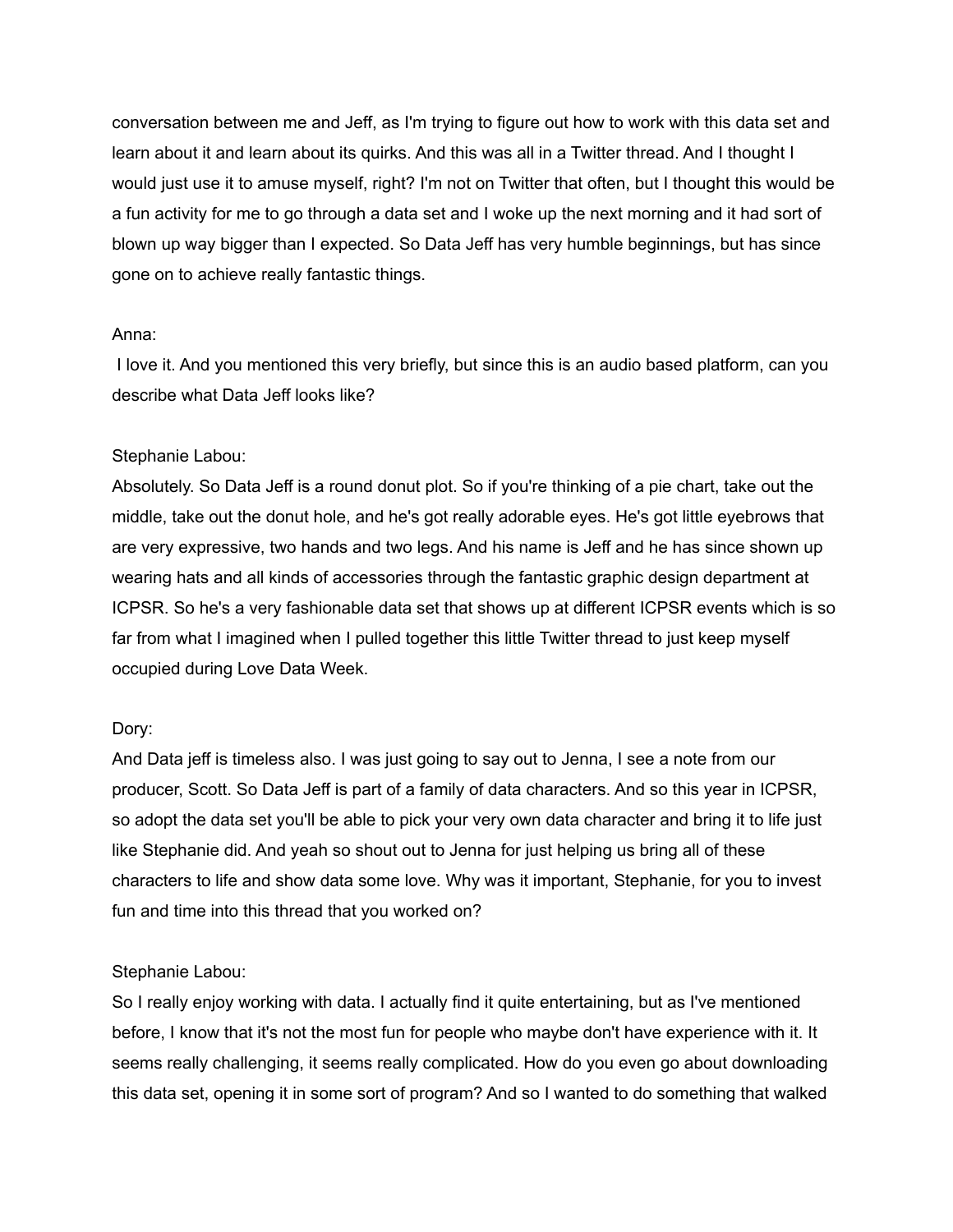through my every step of the process. So how would I go about exploring a new data set? And because it's something that's meant to be a data literacy outreach, it should be fun and entertaining and interesting.

And the thing is, this is actually what goes on in my head while I'm exploring new data sets. It's not very dry. It's like, oh, well, that's interesting. Huh, I wonder what's going on there? Why are you so difficult data set? Oh no, you're not being difficult, I made a mistake somewhere kind of thing. And so I think that it was really fun to invest the time in and it was also, especially reading back on it three years later, my shining moment of doing some data literacy outreach in a really fun and approachable way to show that this data isn't dry or dense or too complicated, something that you can really interact with and take ownership of.

#### Anna:

I agree with that. I have so often mention this to other people just as a beacon of science communication. This is such a fun... It just makes it so approachable. And we'll link to this in the show notes, but when you go back and look at this thread, there's memes and there's dogs, I mean, it's so fun. You want to read through it and then by the time you get to the end you realize that you've learned something about data, you've learned something about this particular data set and the people who were behind it and the people who were surveyed in it. I mean, it's just an incredible way of you go down this rabbit hole of you start out with this fun little donut character and then by the time you get through the whole thread, you realize that you've really learned so thing. And that's pretty brilliant, so well done for you.

#### Stephanie Labou:

Thank you. I like to think my approach to data is really come for the memes and the jokes and stay for the data literacy concepts that you are learning whether you realize it or not.

#### Anna:

I can validate that. I have always thought that about you. Okay. So I'm using air quotes here, but would you say this worked? Would you call Data Jeff a success?

#### Stephanie Labou:

I think so. And I think a success in the life that Data Jeff has since taken on. And so Data Jeff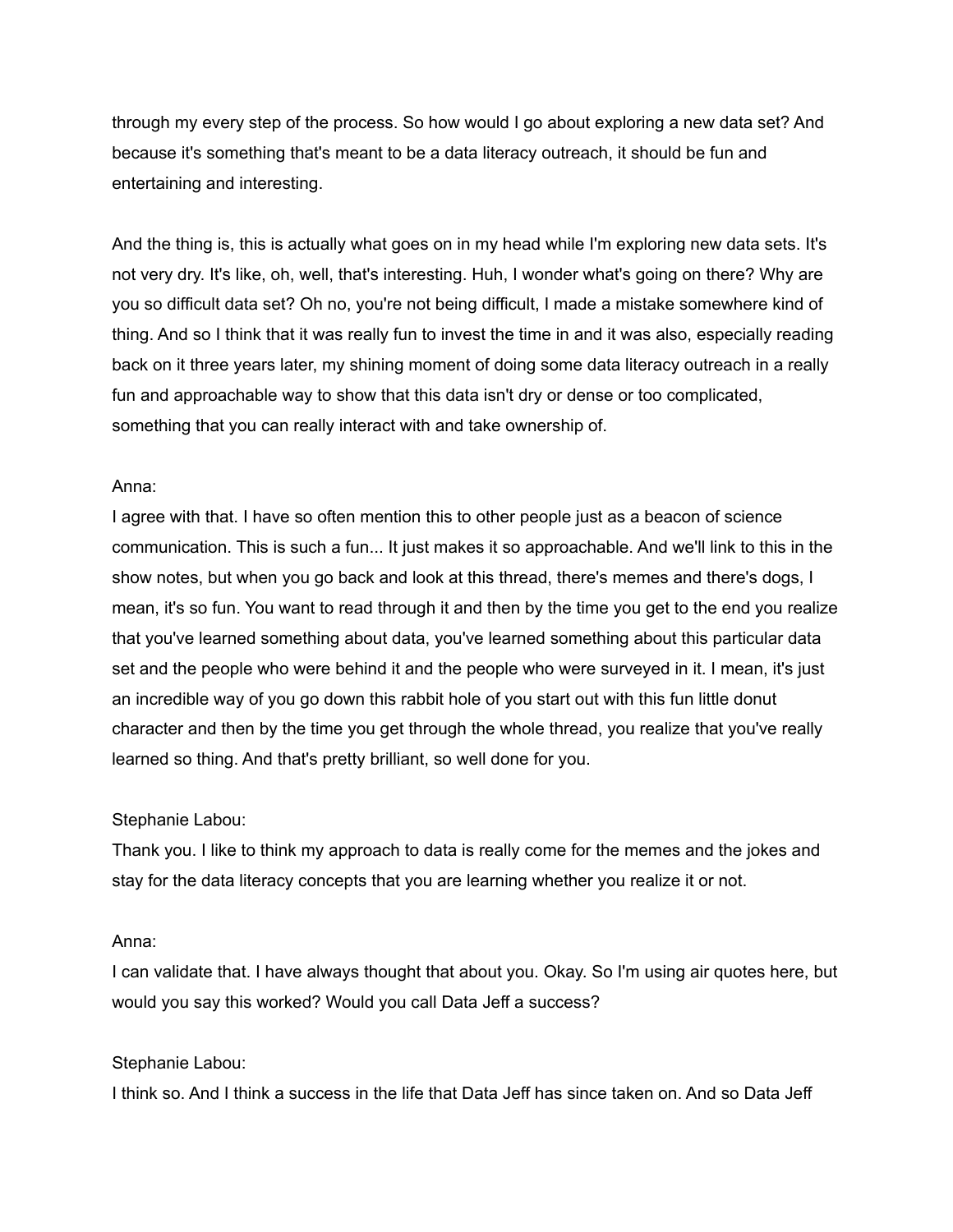has since become this data ambassador for ICPSR, which I think helps lend an air of approachability and of being personable. And so ICPSR is this fantastic organization with so much data, but it can be sort of how do you even get started with that, right? It can be a bit unapproachable, but Data Jeff is something that shows some character and some levity and Data Jeff shows up to help advertise the summer program and it's not for everyone. And that's fine. It's not meant to be levity that undercuts the seriousness of data, but it's really meant to sort of bring idea of data into this virtual, digital, everything online area where everything might have some hook or a mascot or something that's recognizable.

And so I do think it worked, I have actually referred back to my own thread to try to figure out how are some certain ways that I can talk about data literacy concepts as well. And so I think it's been really effective that way. And I think it worked in the sense of when I came up with Data Jeff, I was extremely new in my position. I had been a data librarian for less than a year. And now I had all these people from the broader data community who knew who I was.

And that was amazing as sort of an icebreaker to join this community of people who were as excited about data as I was. And so it was this personal success where I went from having to build my network from scratch and not knowing how to do that, to showing up to the ICPSR biennial meeting. And there was Data Jeff on the big screen and I got to meet Maggie and everyone knew who I was and I got to make all these great connections, and that was just so much fun for me.

#### Dory:

So I remember reading the original thread and just being glued to it to see what sort of surprises that you found. And it was pretty evident that you got some skills-

### Stephanie Labou:

Thank you.

### Dory:

...that were on display and it was just great to see. So the question is what would you say to someone who wants to explore data set but they might not have the skills to do it at the level of someone who's been trained in data analysis?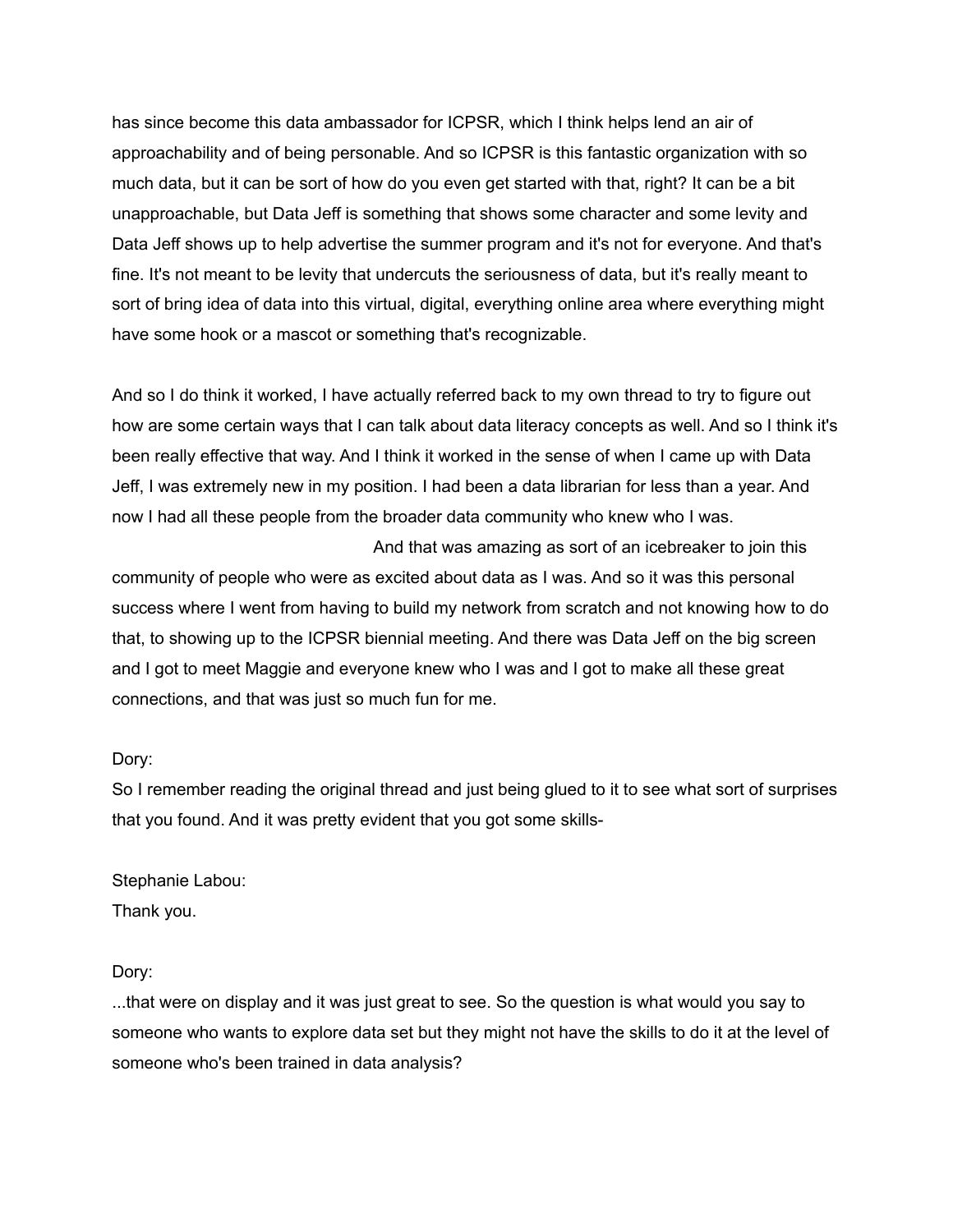Stephanie Labou:

I think that's a fantastic question. So A, this year the data set that I'm adopting, I got a sneak peek at the adopted data set. So I've already been working on it. I'm actually going to be using the online analysis tool, which I think is a really helpful way for people to analyze data without needing to download and open it in some sort of programming software. It's really something you can do in a browser. You don't need to know how to code, it's point and click and it's really intuitive. And if you're not doing the ICPSR analyze online it's either that-

### Dory:

Then what are you doing?

### Stephanie Labou:

Right. Why would you do anything else when you can point and click, and I've already started writing the thread for this year's and it's all about how much I am totally in love with the online analysis tool. So sneak peek, but I think that you don't necessarily have to have a high level of skill to start exploring data. So if you think of it less as I really need to do some sort of big analysis with this and more of I'm going to open it in Excel, see if it opens, right, first things first, and if it does success, I can look at it, I can see what the data looks like, even before then I can read through the data dictionary to just get a sense of what kind of variables are there.

And for people that are at a university, I always say you can reach out to your data to librarian and we're more than happy to sit down with you and talk through how do you analyze this in a way that is fun for you and matches your skillset and gets you the answer you need. Someone who is going to be doing extremely complicated modeling and Python is going to need very different support than someone who's just starting out. And those are both wonderful, and those are both very fun and valid and exciting data journeys. It just means that you're going to take a slightly different path and you're going to find all these cool stopping points along the path to your data analysis.

#### Dory:

I love that. I love that anyone can get some kind of a story out of the data.

Stephanie Labou: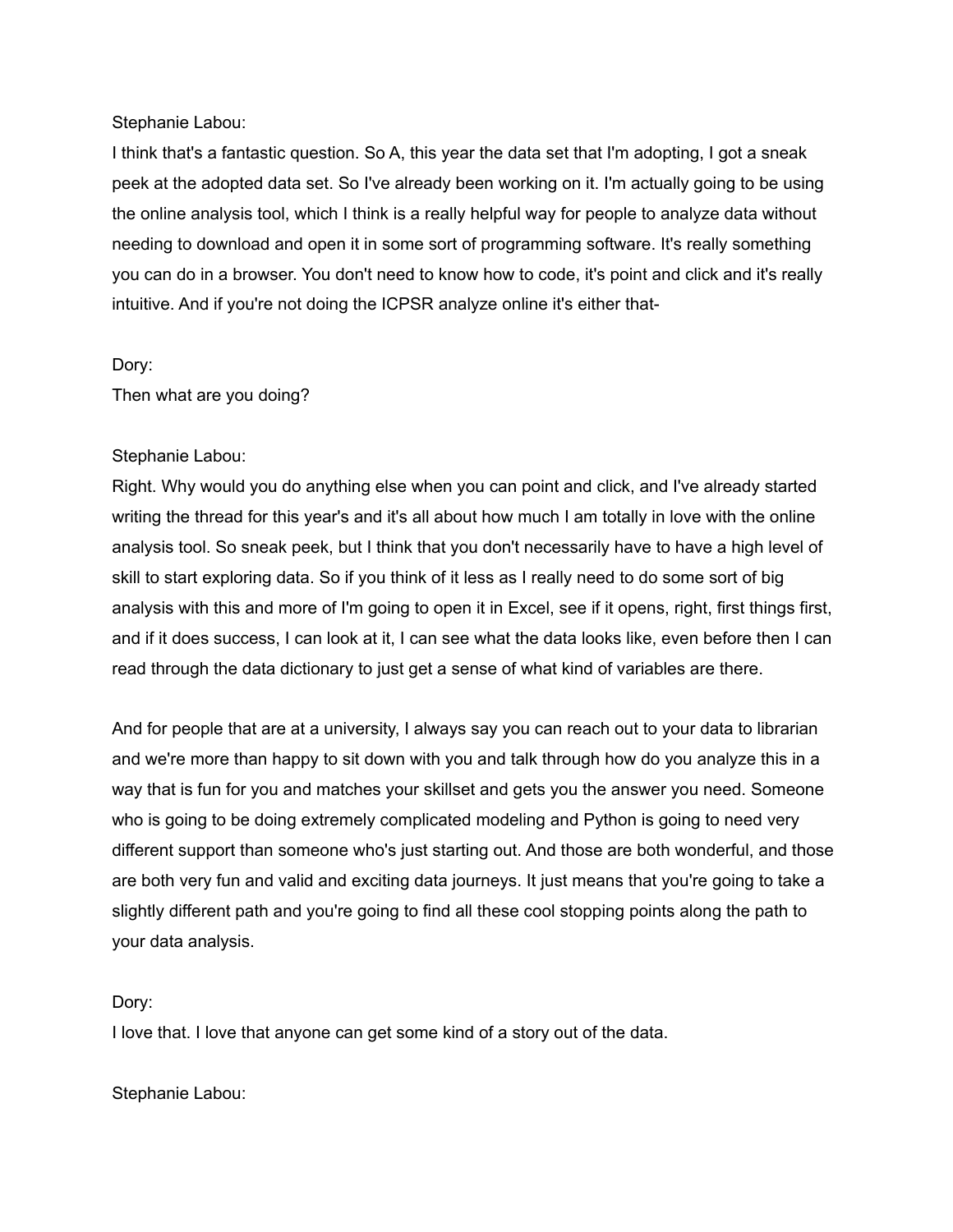I absolutely believe that. I could go on and on and on, and I'm trying not to, but I absolutely believe that anyone can work with data and anyone can find meaning in a data set.

#### Dory:

So Stephanie, what is coming up next for you? And feel free to plug your Love Data Week events.

#### Anna:

Because we're so excited about them.

### Stephanie Labou:

Yay. So during Love Data Week, all the campuses in the University of California system collaborate to put on a UC Love Data Week series of events. And so we have over 30 workshops that are open to anyone who's affiliated with the University of California system, as well as the California State University system, basically California universities. And we have workshops about AAR and Python and we do numeric data, we do GIS data, we do qualitative data, we talk about data ethics. It's really fantastic and it's really a big effort from all of these data librarians from the UC campuses that we could not do it alone to put on 30 workshops each, but together we're able to reach a bunch of people.

So we're really looking forward to that. And then of course this year's ICPSR adopted data set. I mentioned I always ask Anna for a sneak peek because I'm very busy the week of so I have to do all my adopted data set prep ahead of time. So I've been working on that and it's been really fun to go back through the original thread and try to never recreate that magic but remember what made it work and try to make it work in a similar way for a slightly different aspect of data literacy. So I'm really looking forward to that. And again, the UC Love Data Week is sort of this huge thing that has come together while we've all been virtual and it's just such a fantastic opportunity for all our affiliates to go through these amazing workshops.

#### Anna:

As an alum of the California system, I will be there and I am so excited to see that list. It's so inclusive and it's really exciting.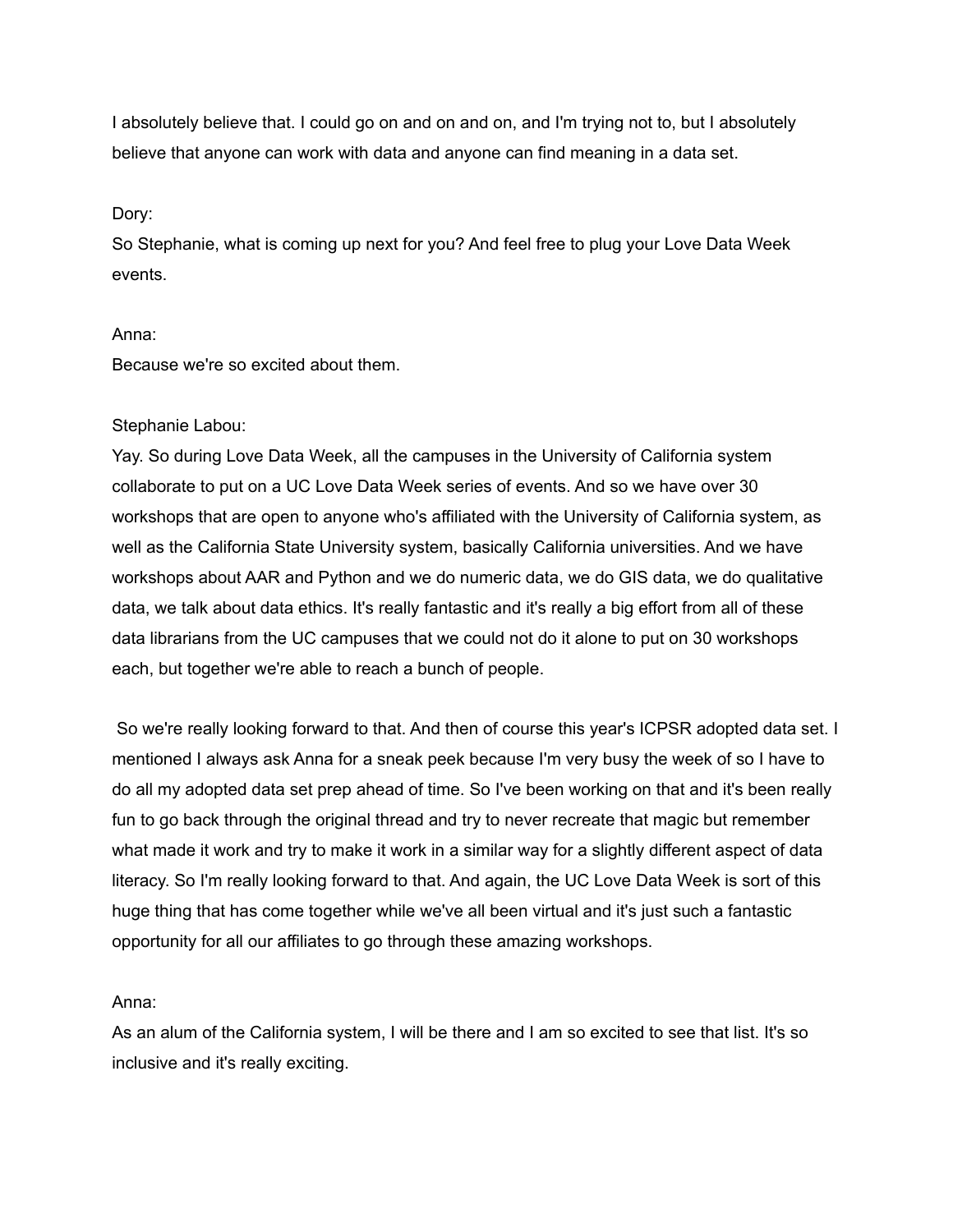Stephanie Labou:

And that's true, you're going to be there. I forgot to mention, Anna's going to give our ICPSR presentation during UC Love Data Week.

# Anna:

That's right. Well, yes, I'll be there. I'll be there both as an expert and a fan because I'll be attending the other events. The data ethics one looks really cool.

# Stephanie Labou:

Yes. Definite plug for that. We have a fantastic group coming together to talk about ethics and data feminism. And it's going to be great. So definitely check it out.

### Anna:

I love it. So if you were at Love Data Week and you were just going to go pop over and have some brunch with some friends and maybe Data Jeff was there, what would be your favorite brunch order and what do you think Data Jeff's would be?

Stephanie Labou:

That's a really good question. Mine is always eggs Benedict.

### Anna:

Oh, yes.

### Stephanie Labou:

[crosstalk 00:23:59] if it's like a fancy eggs Benedict with avocados and salmon and instead of... Anyways, very, very SoCal. Data Jeff, I assume, is either taking after his mother being a SoCal child and having avocado toast, or I feel like I should say something like Data Jeff eats metadata for brunch. It's his favorite to consume, it is metadata.

### Anna:

That's so funny. That's my favorite thing to consume.

Stephanie Labou: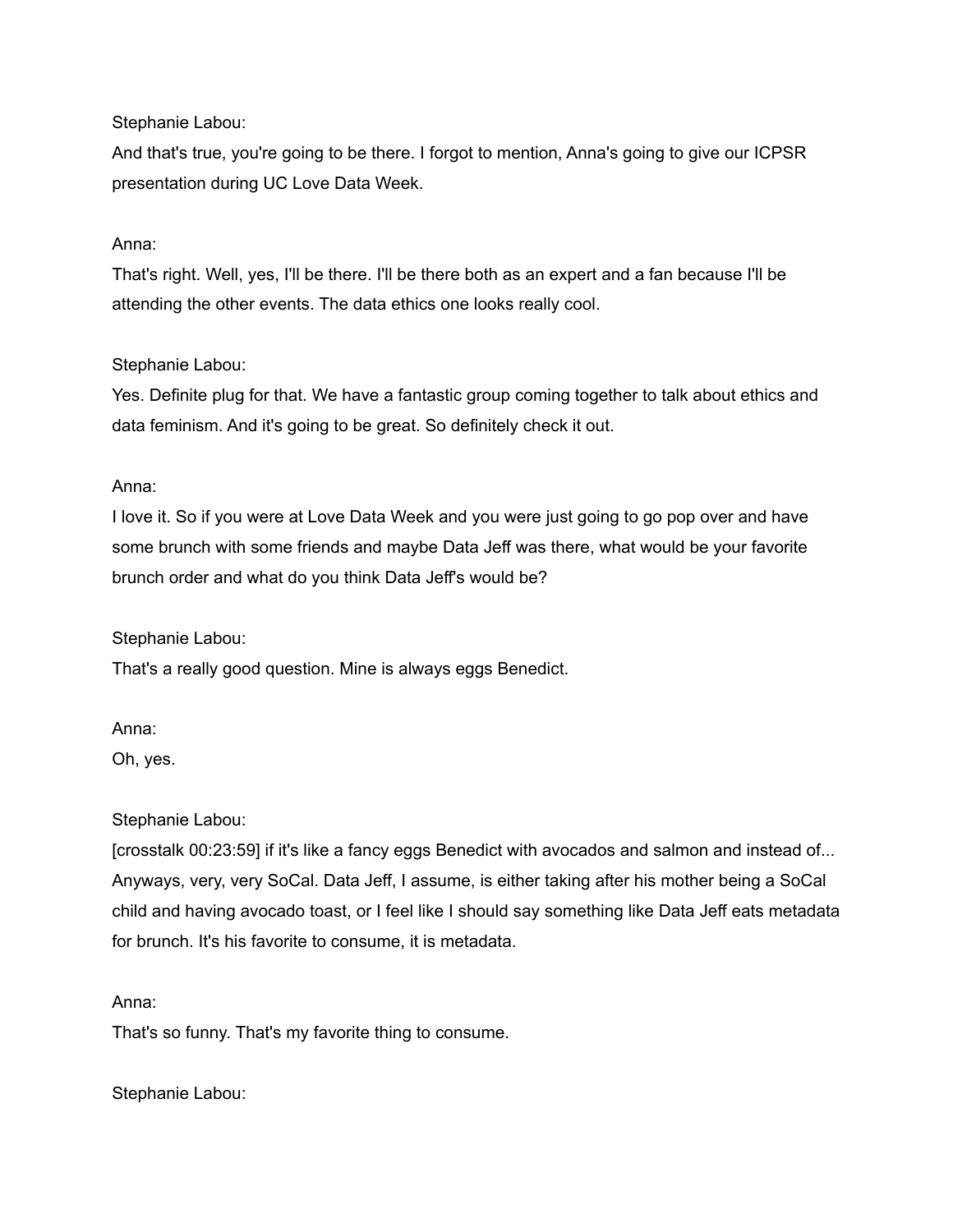Right? I always feel just fulfilled and satiated when I've had a good helping of metadata.

#### Anna:

Our brunch, our ICPSR brunch is going to be metadata with a mimosa.

#### Stephanie Labou:

I would so attend that and I love the alliteration and now I desperately want to start some conference for data people where we have a brunch and it's metadata and mimosas and we have some mimosas and we talk about different metadata schemers.

Anna:

Oh my God, I'm there.

Stephanie Labou: Patent pending.

Anna:

Yes, yes, yes. We will help you. We will co-chair it, it's going to be amazing.

Dory:

All right. Quick, we need to get that domain before someone gets it.

Stephanie Labou: That's true.

Dory:

So if people listening wanted to find out more about this or contact you, how would they do that?

Stephanie Labou:

So for more about Data Jeff, he is all over the ICPSR website. It's a little scavenger hunt of where Data Jeff shows up. He lives in his forever home now with ICPSR. So they're a good place to contact about appearance fees, if you want him on your podcast, things like that, if he wants to be in movies. And then as for me, you can find me on Twitter. My handle is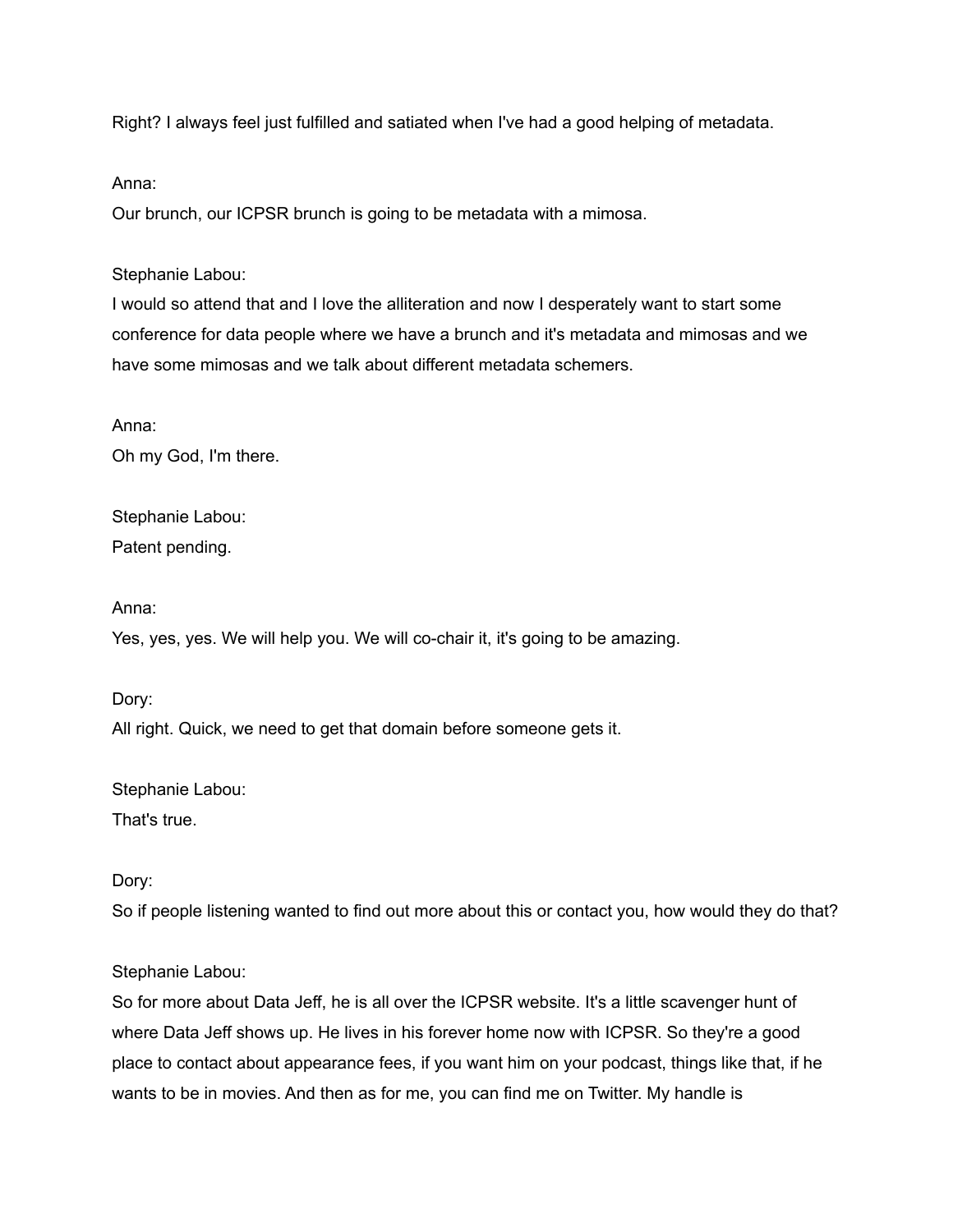@stephlabou S-T-E-P-H-L-A-B-O-U. And now I guess the Data Jeff, I am all over the UC San Diego library website. So if you'd like to find me there, my contact information is there. And if you'd like to find more of the resources that I make available for anyone and everyone about data literacy and how to find and visualize and site data, I also have guides to that on the library website as well.

# Dory:

Awesome.

### Anna:

Stephanie, this has been awesome. I can't wait to see you at Love Data Week.

### Stephanie Labou:

Yes, you are our I think first one on Monday morning. So we're going to set the tone.

Dory:

All right.

# Stephanie Labou:

I felt confident having you set the tone with me. So it's the opening event. So bring that Anna energy and I'll bring my energy.

### Anna:

I love it, I can't wait. I'm going to get my 3D printed Data Jeff and just put him up behind me so everybody can experience the Data Jeff for themselves.

Stephanie Labou:

He does. He's like the wears well though that shows up in different Zooms which is delightful.

### Anna:

It is true. It is true. I'll bring my Data Jeff Zoom background.

Stephanie Labou: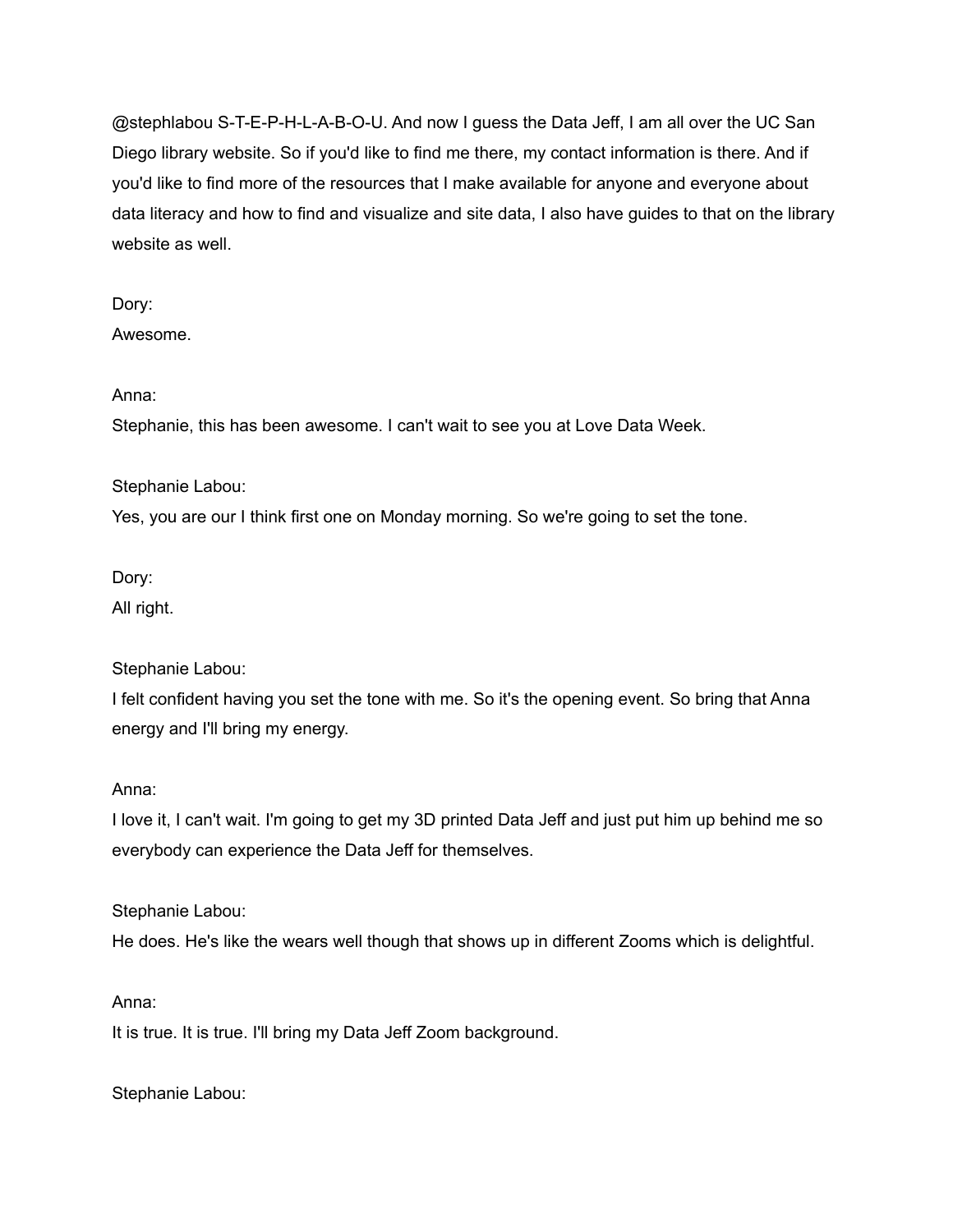Well, thank you so much for having me. It was such a joy to talk about Data Jeff. I've really enjoyed all the other Data Brunch episodes. So it's really exciting to be here with you both to have a chat.

### Dory:

Thank you so much. This was great.

### Anna:

Thank you so much, Stephanie. This was a total treat, and thank you Data Jeff, we love you.

### Dory:

I think the title of this might be metadata and mimosa.

Stephanie Labou: [crosstalk 00:27:20] That's really hard to beat.

#### Anna:

All right. That is the end of the episode. Thank you for being here with us.

#### Dory:

And if you are not already subscribed now on Apple Podcasts or wherever you get your podcast, tell us what you'd like to hear by filling out the feedback form on our website and share your thoughts using #databrunch on social media.

### Anna:

And thank you as always to the over 700 members of ICPSR. This podcast and all of the events that we do and Love Data Week here at ICPSR just would not be possible without the ICPSR members. And special thank you to our producer, Scott Campbell.

### Dory:

Yes. Thanks, Scott. You can get in touch with us by visiting our website icpsr.umich.edu, or emailing us at icpsr-podcast@umich.edu. Okay. I'm supposed to say something else, I know. We'll be giving away some ICPSR swag to someone out there. Take a picture and tag us on